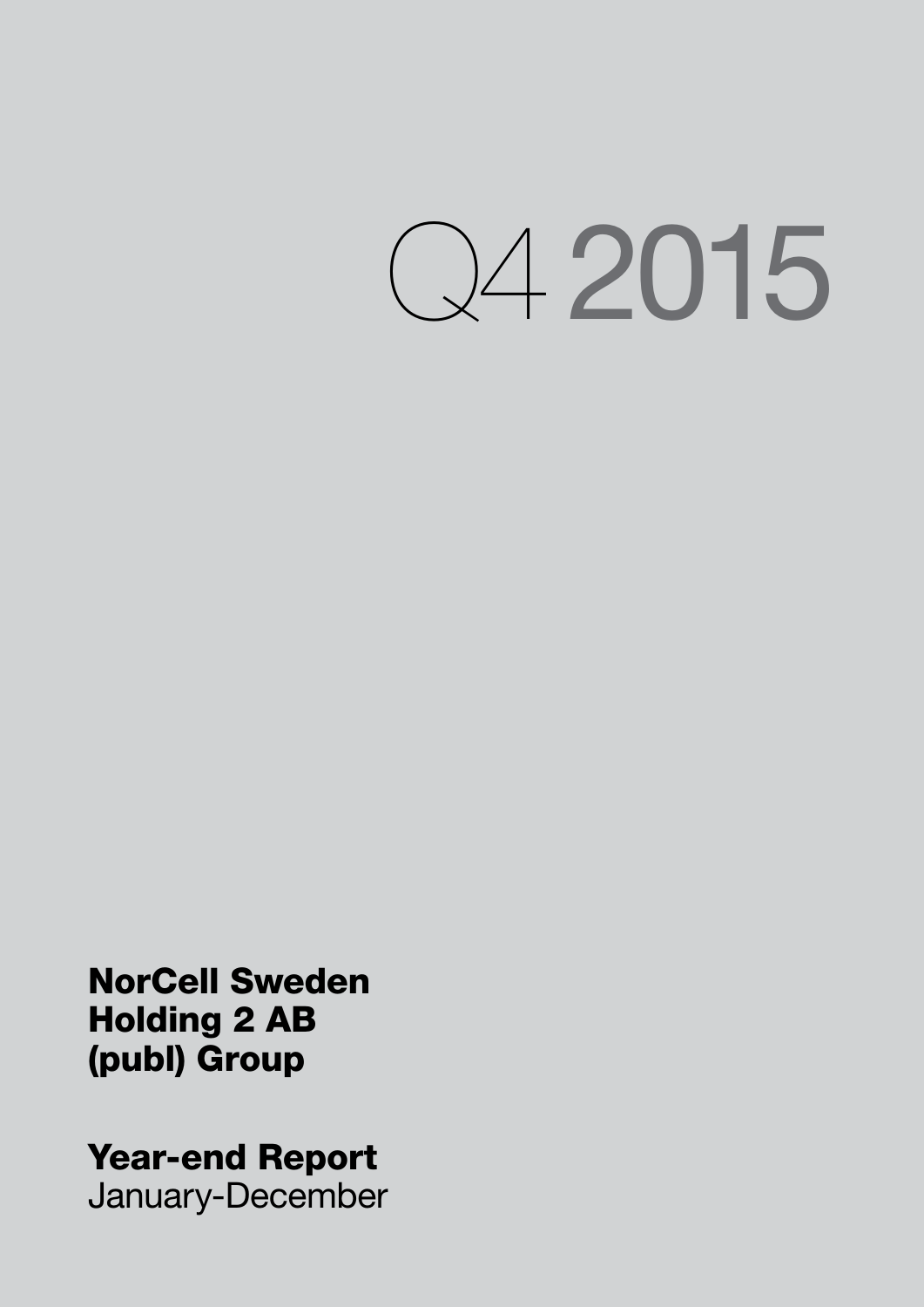# Year-end Report January-December 2015

# Continued focus on customer satisfaction leads to record high revenue

#### FOURTH QUARTER SUMMARY

- Revenue totalled SEK 1,271m (1,229), up 3.4 per cent.
- Underlying EBITDA increased by 3.3 per cent to SEK 598m.
- Operating free cash flow increased by 41.6 per cent reaching SEK 339m (240) as a result of improved Underlying EBITDA and lower investments compared to last year.
- Net result for the period improved to negative SEK 112m (negative 362) including one off costs of SEK 97m (377) related to refinancing activities.
- Earnings per share improved to negative SEK 186 (negative 603).
- Our consumer growth continues steadily:
	- The number of unique consumer subscribers rose 8,000 to a total of 911,000.
	- The record-low churn rate of 12.9 per cent remained at the same level as in the third quarter.
	- Continued volume growth in broadband, up 11,000 to 658,000 RGUs.
	- Growth in digital TV remained stable, and rose 4,000 to 635,000 RGUs.
	- The number of TiVo customers rose slightly more than 10,000 to 224,000 (a penetration rate of 35 per cent).
- In November the company redeemed its 187 MEUR Notes which is expected to save the company more than SEK 100m in annual interest expenses.

# FULL YEAR SUMMARY

- Revenue increased by 5 per cent to SEK 5,000m (4,761) for the full year, of which 3.6 per cent was organic growth.
- Underlying EBITDA increased by 4.0 per cent totalling SEK 2,357m.
- Operating free cash flow increased by 12.3 per cent to SEK 1,366m (1,216).
- Net result for the year increased to negative SEK 369m (negative 1,350), which equals negative SEK 615 (negative 2,250) per share. The improvement is explained by both higher operating profit and significantly lower net financial expenses.

FOCUS UPCOMING QUARTERS

• Following a number of product improvements and extensive investments into enhancing the quality of our broadband services, we have begun to execute on our 2016 price rise activity.

# Financial key metrics<sup>1)</sup>

|                                          | OCT-DEC / Q4 |        |             | JAN-DEC |          |             |
|------------------------------------------|--------------|--------|-------------|---------|----------|-------------|
|                                          | 2015         | 2014   | Change      | 2015    | 2014     | Change      |
| Revenue, SEKm                            | 1,271        | 1,229  | 3.4%        | 5.000   | 4.761    | 5.0%        |
| Underlying EBITDA, SEKm                  | 598          | 579    | 3.3%        | 2.357   | 2.267    | 4.0%        |
| Underlying EBITDA margin, %              | 47.1         | 47.1   | $-0.1$ p.p. | 47.1    | 47.6     | $-0.5 p.p.$ |
| EBITDA, SEKm                             | 586          | 538    | 9.0%        | 2,290   | 2,111    | 8.5%        |
| Operating profit (EBIT), SEKm            | 195          | 161    | 21.0%       | 745     | 672      | 10.8%       |
| Net result for the period, SEKm          | $-112$       | $-362$ | 69.1%       | $-369$  | $-1.350$ | 72.7%       |
| Earnings per share, SEK                  | $-186$       | -603   | 69.1%       | $-615$  | $-2,250$ | 72.7%       |
| Capex, SEKm                              | 259          | 340    | $-23.8%$    | 991     | 1.051    | $-5.7%$     |
| Capex as % of revenue                    | 20.4         | 27.6   | $-7.3 p.p.$ | 19.8    | 22.1     | $-2.2 p.p.$ |
| Operating free cash flow, SEKm           | 339          | 240    | 41.6%       | 1,366   | 1,216    | 12.3%       |
| Net debt at end of period, SEKm          | 9,060        | 8,981  | 0.9%        | 9.060   | 8.981    | 0.9%        |
| Net debt/Underlying EBITDA LTM, multiple | 3,8x         | 4.0x   | $-0.1x$     | 3,8x    | 4.0x     | $-0.1x$     |

<sup>1)</sup> See page 14 for definitions.

The figures in this report refer to the fourth quarter of 2015 unless otherwise stated. Figures in brackets refer to the corresponding period last year.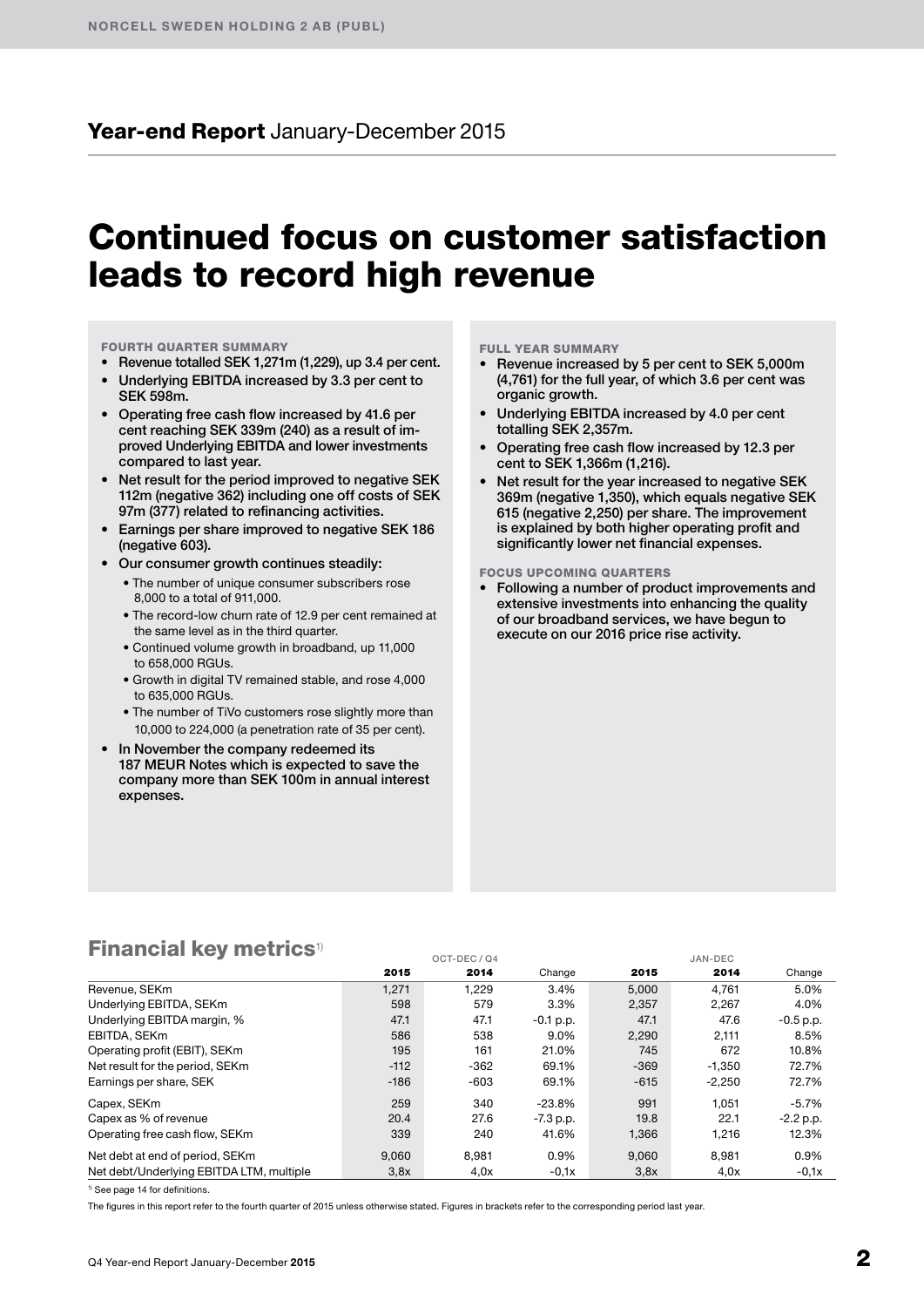OPERATIONAL KEY METRICS

# Operational development

|                                                        | 2014  |                |       | 2015  |       |                |
|--------------------------------------------------------|-------|----------------|-------|-------|-------|----------------|
| Operational key metrics <sup>1)</sup>                  | Q3    | Q <sub>4</sub> | Q1    | Q2    | Q3    | Q <sub>4</sub> |
| Homes connected, thousands                             | 1.846 | 1,876          | 1.920 | 1,930 | 1.942 | 1,968          |
| Unique consumer subscribers, thousands                 | 861   | 876            | 888   | 894   | 903   | 911            |
| Unique consumer subscribers as % of homes connected, % | 46.6  | 46.7           | 46.3  | 46.3  | 46.5  | 46.3           |
| Consumer RGUs per unique consumer subscriber, ratio    | 1.78  | 1.79           | 1.80  | 1.79  | 1.78  | 1.77           |
| Consumer churn as % of unique consumer subscribers, %  | 14.8  | 14.2           | 13.3  | 13.7  | 12.9  | 12.9           |
| <b>Consumer RGUs thousands</b>                         |       |                |       |       |       |                |
| Broadband                                              | 594   | 612            | 628   | 637   | 648   | 658            |
| Digital TV                                             | 607   | 618            | 625   | 627   | 631   | 635            |
| -of which TiVo customers                               | 132   | 164            | 189   | 204   | 213   | 224            |
| Fixed telephony                                        | 329   | 337            | 342   | 337   | 331   | 322            |
| Total consumer RGUs                                    | 1,531 | 1,566          | 1,595 | 1,600 | 1,610 | 1,616          |
| <b>ARPU, SEK</b>                                       |       |                |       |       |       |                |
| Consumer                                               | 361   | 361            | 358   | 361   | 363   | 363            |
| Landlord                                               | 35    | 33             | 31    | 30    | 29    | 29             |

<sup>1)</sup> For the quarter, and on the last date of each quarter.

*Comparison between fourth quarter 2015 and third quarter 2015, unless otherwise stated.*

### HOMES CONNECTED

In the fourth quarter, the number of homes connected was 1,968,000, an increase of 25,000 homes. For the full-year, the number of homes increased by 92,000, or 4.9 per cent. The increase was derived mainly from the addition of open LANs.

### UNIQUE CONSUMER SUBSCRIBERS

The number of unique consumer subscribers continued to increase in the fourth quarter, up 8,000 to 911,000. For the fullyear, the number of unique consumer subscribers increased 35,000, or 4.0 per cent. The increase for both the quarter and the full-year is a result of a stable growth in broadband and digital TV services, as well as an increased footprint.

# CHURN RATE

The churn rate, expressed as the percentage of consumer subscriber discontinuance on an annual basis, was 12.9 per cent in the fourth quarter, which is in line with the third quarter. The churn rate for the full-year was 13.2 per cent, a year-onyear improvement of 1.9 p.p. The positive trend in the churn rate is a result of our continued focus on customer satisfaction.

#### CONSUMER RGUs

In the fourth quarter, the number of consumer RGUs was 1,616,000, an increase of 6,000. The increase for the full-year was 49,000 RGUs, or 3.2 per cent. The increase is a result of continued stable growth in broadband and digital TV services as well as an increased footprint.

The number of broadband RGUs rose 11,000 in the fourth quarter to 658,000. For the full-year, the number of broadband RGUs rose 47,000. Growth in broadband reflects the continued high demand for the company's market-leading broadband offering, which has led to an increase in the number of broadband RGUs for the eleventh consecutive quarter. The proportion of new customers who purchased broadband speeds of 100 Mbit/s or higher continued to increase to 82 per cent, compared with 77 per cent in the third quarter of 2015 and 71

per cent in the fourth quarter of 2014.

In the fourth quarter, the number of digital TV RGUs rose 4,000 to 635,000 RGUs, and for the full-year, the number of RGUs rose 18,000, or 2.9 per cent. At the end of the quarter, 224,000 digital TV customers had signed a TiVo subscription, corresponding to 35 per cent of the total digital TV base just two years after the TiVo service was launched.

The number of fixed-line telephony RGUs was 322,000, down 9,200 compared with the preceding quarter. During the year, the number of fixed-line telephony RGUs decreased 15,000. The decline is due to both a higher churn rate and lower new sales.

### CONSUMER ARPU

Consumer ARPU amounted to SEK 363 in the fourth quarter, which is in line with the preceding quarter.

Consumer ARPU for the full-year amounted to SEK 361, up SEK 1 year-on-year. The increase is due to the price adjustments implemented during the year, and a higher average speed for broadband RGUs.

#### LANDLORD ARPU

Landlord ARPU amounted to SEK 29 for the quarter, which is in line with the preceding quarter.

Landlord ARPU for the full-year amounted to SEK 30, compared with SEK 35 in the preceding year. Approximately half of the ARPU decline for the full-year was due to the growing number of homes connected via open LANs, where the company does not provide any basic TV package and does not, therefore, receive any landlord revenue. The remaining portion of the decline was mainly attributable to lower prices arising from contract renegotiations, and a decision by some landlords to sign bulk service agreements when extending their agreements, whereby all revenue was previously recognised under landlord services, but the portion relating to consumer services is now recognised under consumer services when their agreements are extended.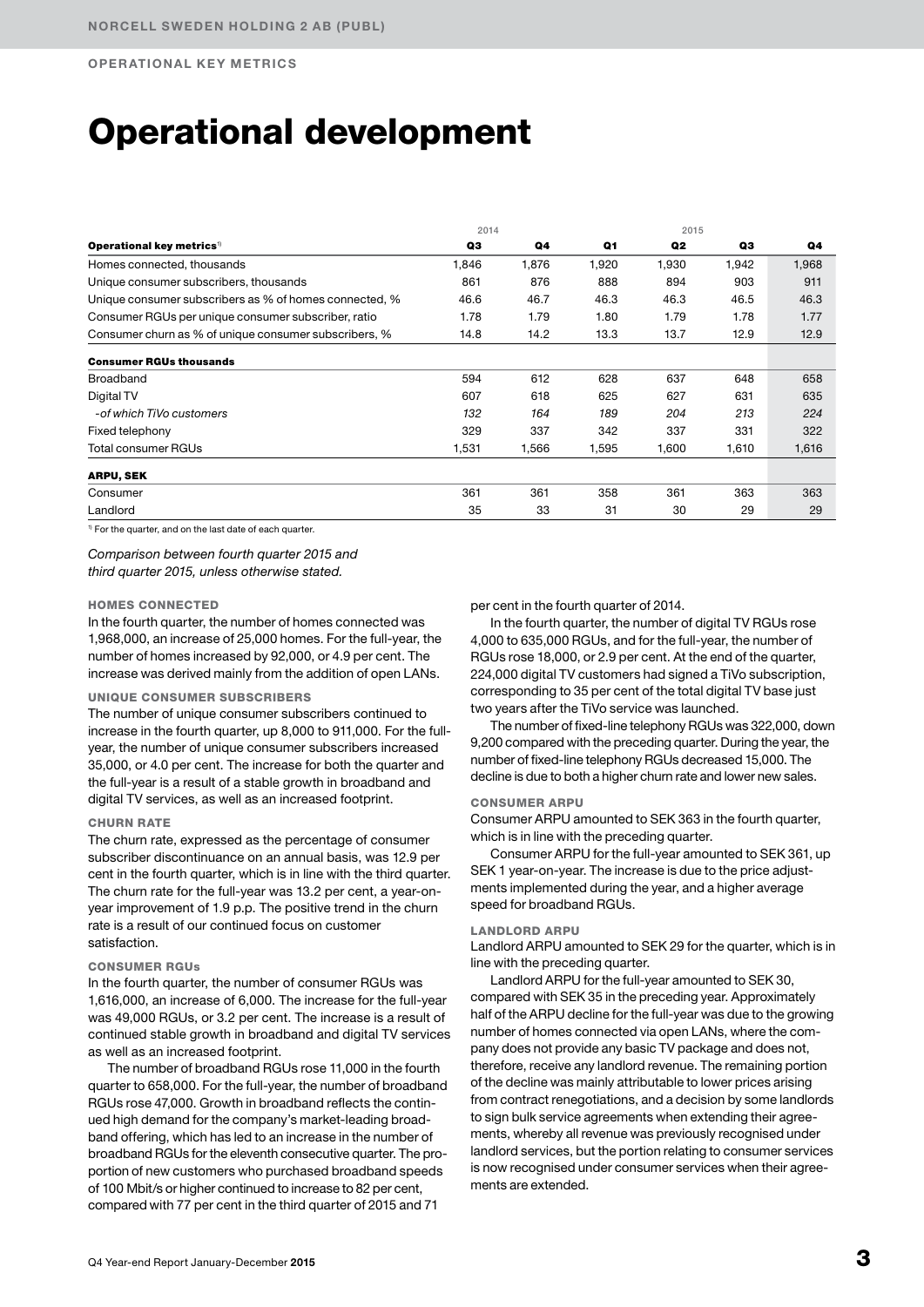# Financial overview

|                                   |          | OCT-DEC / Q4 |          |          | JAN-DEC  |          |
|-----------------------------------|----------|--------------|----------|----------|----------|----------|
| <b>Financial summary, SEKm</b>    | 2015     | 2014         | Change   | 2015     | 2014     | Change   |
| Revenue                           |          |              |          |          |          |          |
| Consumer                          | 959      | 908          | 5.7%     | 3,755    | 3.540    | 6.1%     |
| Landlord                          | 171      | 186          | $-8.0\%$ | 695      | 774      | $-10.1%$ |
| B <sub>2</sub> B                  | 81       | 78           | 4.1%     | 311      | 222      | 40.1%    |
| Other revenue                     | 61       | 59           | 3.8%     | 238      | 226      | 5.5%     |
| Revenue                           | 1,271    | 1,229        | 3.4%     | 5,000    | 4,761    | 5.0%     |
| Operating expenses                | $-1,077$ | $-1.068$     | 0.8%     | $-4.255$ | $-4.089$ | 4.1%     |
| <b>Operating profit (EBIT)</b>    | 195      | 161          | 21.0%    | 745      | 672      | 10.8%    |
| Net financial income and expenses | $-338$   | $-844$       | $-59.9%$ | $-1,217$ | $-2,572$ | $-52.7%$ |
| Income taxes                      | 32       | 322          | $-90.1%$ | 103      | 550      | $-81.2%$ |
| Net result for the period         | $-112$   | $-362$       | 69.1%    | $-369$   | $-1,350$ | 72.7%    |

*Comparisons between the fourth quarter of 2015 and 2014, unless otherwise stated.*

# TOTAL REVENUE

Total revenue rose SEK 42m to SEK 1,271m, compared with the fourth quarter of 2014. For the full-year, total revenue rose SEK 239m to SEK 5,000m. Adjusted for the acquisition of Phonera, which has been included in the consolidated accounts from 31 March 2014, the increase was SEK 174m, corresponding to an organic growth of 3.6 per cent for the full-year.

## CONSUMER SERVICES

Revenue from consumer services rose SEK 51m, amounting to SEK 959m. The increase was attributable to higher revenue from broadband and digital TV services.

Revenue from broadband services rose SEK 46m, or 12 per cent, and amounted to SEK 433m in the fourth quarter. For the full-year, revenue from broadband services rose SEK 205m, or 14 per cent, to SEK 1,666m. The increase in broadband revenue is attributable to more RGUs, an improved speed mix due to continued strong demand for our high-speed broadband packages, and the price adjustments implemented during the second and third quarters of 2015.

Revenue from digital TV rose SEK 12m, amounting to SEK 451m in the fourth quarter. For the full-year, the increase was SEK 48m. The increase in digital TV revenue was due to a higher proportion of customers with TiVo packages, and the price adjustments implemented for parts of the digital TV base during the second and third quarters of 2015.

Revenue from fixed-line telephony decreased SEK 7m in the fourth quarter and amounted to SEK 75m, mainly attributable to lower fixed revenue due to a decline in the number of telephony RGUs. For the full-year, revenue from fixed-line telephony decreased SEK 37m and amounted to SEK 304m due to fewer RGUs and lower variable access revenue.

# LANDLORD SERVICES

Revenue from landlord services declined SEK 15m, amounting to SEK 171m for the fourth quarter, the decline was somewhat lower than the decline in the third quarter.

For the full-year, revenue from landlord services declined SEK 78m. The decline compared with preceding periods was mainly attributable to the lower prices arising from contract renegotiations, and a decision by some landlords to sign bulk service agreements when extending their agreements, whereby all revenue was previously recognised under landlord services,

but the portion relating to consumer services is now recognised under consumer services when the agreements are extended.

# B2B SERVICES

Revenue from B2B services rose SEK 3m, amounting to SEK 81m for the fourth quarter. An increase of SEK 13m was attributable to the addition of 8,000 new, unique B2B SoHo customers in the company's network (OnNet), compared with the year-onyear quarter. The OnNet operations therefore accounted for 28 per cent of revenue from B2B services for the fourth quarter compared to 12 per cent last year. The increase in OnNet was offset by lower revenue from other services, mainly due to lower variable telephony revenue.

For the full-year, organic revenue growth from B2B services was SEK 24m.

#### OTHER REVENUE

Other revenue increased for both the fourth quarter and the full-year, mainly due to higher revenue from iTUX, the Group's communication operator.

# OPERATING EXPENSES

Operating expenses amounted to SEK 1,077m, up SEK 8m. The increase was attributable to a changed revenue mix as well as higher depreciation and amortisation of CPE and capitalised sales commissions.

# OPERATING PROFIT (EBIT)

Operating profit for the fourth quarter amounted to SEK 195m, up SEK 34m. The increase in operating profit was largely due to increased revenue, resulting in a higher Underlying EBITDA contribution and lower non-recurring costs (non-recurring items, operating currency loss/gains and disposals) of SEK 29m, compared with the year-on-year quarter. The increase in Underlying EBITDA and lower non-recurring costs were partly offset by higher depreciation and amortisation, primarily due to capitalised sales commissions due to higher volume growth in the first quarters of 2014 and 2015 in both consumer and B2B services.

Operating profit for the full-year totalled SEK 745m, up SEK 73m. The increase was mainly attributable to increased revenue in 2015 which led to a higher Underlying EBITDA contribution.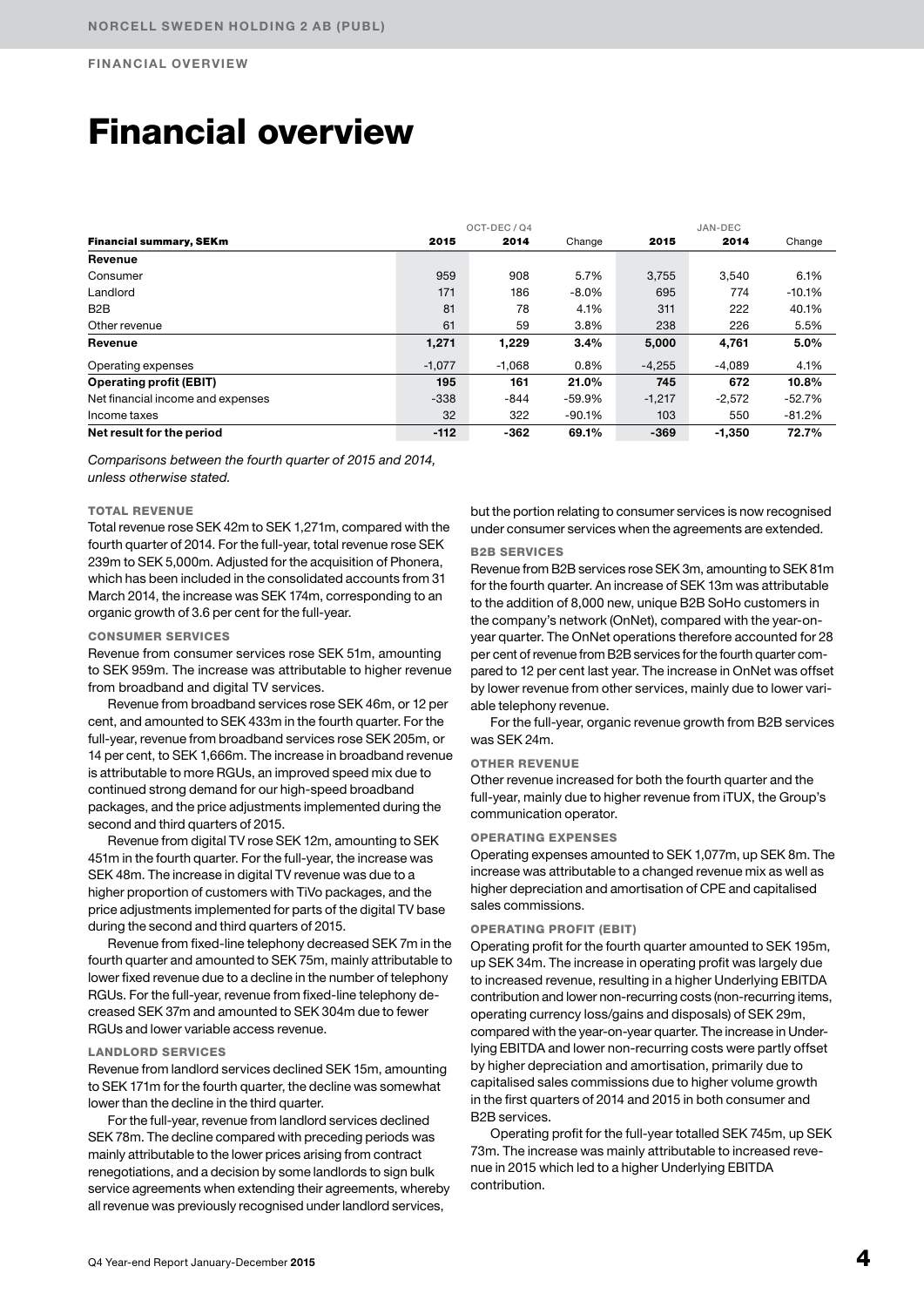#### NET FINANCIAL INCOME AND EXPENSES

In the fourth quarter, net financial income and expenses amounted to a net expense of SEK 338m, compared with SEK 844m in the year-on-year quarter. The lower net expenses were largely a result of lower refinancing costs during the quarter (SEK 97m in the fourth quarter of 2015, compared with SEK 377m in the year-on-year quarter) and lower interest expenses. Average total interest expenses on bank debt and notes declined to 3.6 per cent in the fourth quarter, compared with 5.3 per cent in the fourth quarter of 2014, attributable to the refinancing activities completed in 2014 and 2015.

For the full-year, net financial income and expenses improved SEK 1,355m, due to lower refinancing costs and decreased interest expenses in 2015 compared to 2014.

#### INCOME TAXES

The Group recognised a deferred tax income of SEK 32m for the quarter and SEK 103m for the full-year. The Group's recognised tax losses carryforwards amounted to approximately SEK 2.5bn at the end of the year.

# NET RESULT FOR THE PERIOD

Due to non-recurring costs in connection with refinancing, net result for the fourth quarter was SEK -112m.

Net result for the full-year 2015 totalled SEK -369m, compared with a net result of SEK -1,350m for the full-year 2014.

|                                                                                      |             | OCT-DEC / Q4 |             |       | JAN-DEC |           |
|--------------------------------------------------------------------------------------|-------------|--------------|-------------|-------|---------|-----------|
| <b>Reconciliation between Operating profit (EBIT)</b><br>and Underlying EBITDA, SEKm | 2015        | 2014         | Change      | 2015  | 2014    | Change    |
| <b>Operating profit (EBIT)</b>                                                       | 195         | 161          | 21.0%       | 745   | 672     | 10.8%     |
| Depreciation & amortisation per function                                             |             |              |             |       |         |           |
| - Cost of services sold                                                              | 201         | 188          | 7.3%        | 778   | 720     | 8.1%      |
| - Selling expenses                                                                   | 184         | 181          | 1.7%        | 742   | 683     | 8.6%      |
| - Administrative expenses                                                            | 6           | 8            | $-27.2%$    | 25    | 36      | $-28.8\%$ |
| Total depreciation & amortisation                                                    | 392         | 377          | 3.8%        | 1,545 | 1,438   | 7.4%      |
| <b>EBITDA</b>                                                                        | 586         | 538          | $9.0\%$     | 2,290 | 2,111   | 8.5%      |
| EBITDA margin, %                                                                     | 46.1        | 43.8         | 2.4 p.p.    | 45.8  | 44.3    | 1.5 p.p.  |
| <b>Disposals</b>                                                                     | $\mathbf 0$ | 11           | $-99.5%$    | 9     | 15      | $-38.5%$  |
| Operating currency loss/gains                                                        | $-1$        | 7            | n/m         | 8     | 16      | $-47.2%$  |
| Non-recurring items                                                                  | 13          | 23           | $-45.8%$    | 49    | 125     | $-61.2%$  |
| <b>Underlying EBITDA</b>                                                             | 598         | 579          | 3.3%        | 2,357 | 2,267   | 4.0%      |
| Underlying EBITDA margin, %                                                          | 47.1        | 47.1         | $-0.1$ p.p. | 47.1  | 47.6    | -0.5 p.p. |

*Comparisons between fourth quarter of 2015 and fourth quarter of 2014, unless otherwise stated.*

#### UNDERLYING EBITDA

In the fourth quarter, Underlying EBITDA rose SEK 19m to SEK 598m and the Underlying EBITDA margin was 47.1 per cent. For the full-year, Underlying EBITDA rose SEK 90m to SEK 2,357m and the Underlying EBITDA margin was 47.1 per cent. The increase in Underlying EBITDA was mainly attributable to increased revenue from the consumer and B2B services. The Underlying EBITDA margin declined slightly year-on-year due to a changed revenue mix, in which decreased revenue from landlord services and fixed-line telephony with high margins was offset by revenue growth from services with slightly lower margins.

### EBITDA

In the fourth quarter, EBITDA rose SEK 48m to SEK 586m. The increase in EBITDA was mainly attributable to an increased Underlying EBITDA contribution of SEK 19m as well as lower non-recurring costs compared with the fourth quarter of 2014. The EBITDA margin subsequently increased to 46.1 per cent, compared with 43.8 per cent in the year-on-year quarter.

EBITDA for the full-year 2015 rose SEK 180m to SEK 2,290m, and the EBITDA margin was 45.8 per cent.

The increase in EBITDA was mainly attributable to increased revenue from the consumer and B2B services and lower nonrecurring costs (non-recurring items, operating currency loss/ gains and disposals) of SEK 90m.

### DEPRECIATION AND AMORTISATION

In the fourth quarter, depreciation and amortisation rose SEK 14m to SEK 392m, due to higher depreciation and amortisation on CPEs (cost of services sold) and IT investments (cost of services sold).

For the full-year 2015, depreciation and amortisation rose SEK 107m to SEK 1,545m. Higher depreciation and amortisation was mainly due to increased investment in CPE (cost of services sold) and capitalised sales commissions (selling expenses), as a result of higher sales in the first six months of 2015 and in the preceding year in both consumer and B2B services, and increased amortisation of customer relationships (selling expenses) due to the acquisition of Phonera on 31 March 2014.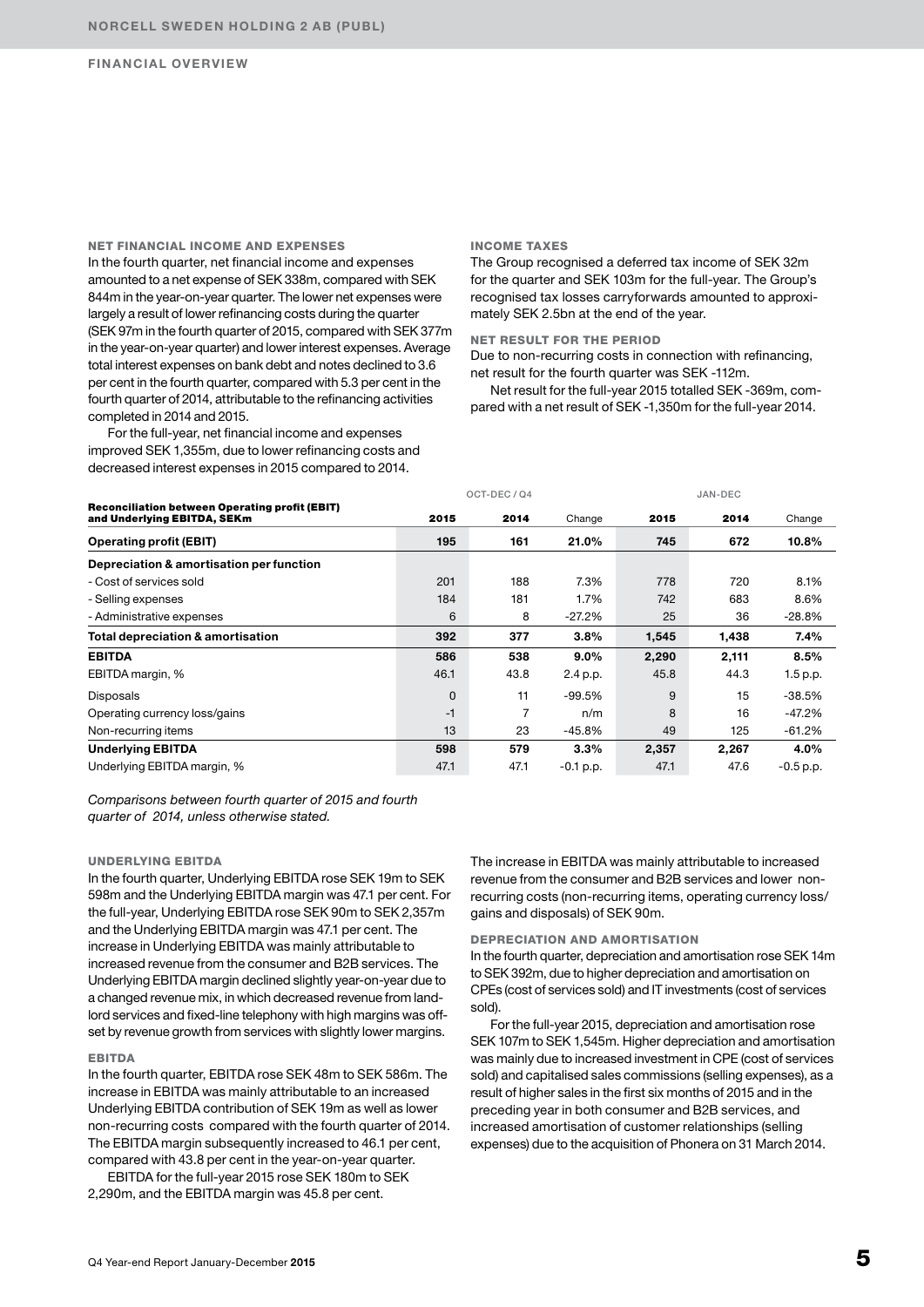|                                        | OCT-DEC / Q4 |        |          | JAN-DEC |          |          |  |
|----------------------------------------|--------------|--------|----------|---------|----------|----------|--|
| <b>Operating free cash flow, SEKm</b>  | 2015         | 2014   | Change   | 2015    | 2014     | Change   |  |
| <b>Underlying EBITDA</b>               | 598          | 579    | 3.3%     | 2,357   | 2,267    | 4.0%     |  |
| Capital expenditure                    |              |        |          |         |          |          |  |
| Network related                        | $-97$        | $-147$ | $-33.9%$ | $-332$  | $-354$   | $-6.4%$  |  |
| CPEs and capitalised sales commissions | $-113$       | $-137$ | $-17.1%$ | $-486$  | $-498$   | $-2.4%$  |  |
| <b>IT investments</b>                  | $-37$        | $-37$  | $0.2\%$  | $-128$  | $-147$   | $-12.8%$ |  |
| Other capex                            | $-11$        | $-19$  | $-40.3%$ | $-45$   | $-52$    | $-12.3%$ |  |
| <b>Total capital expenditure</b>       | $-259$       | $-340$ | $-23.8%$ | $-991$  | $-1.051$ | $-5.7%$  |  |
| Operating free cash flow               | 339          | 240    | 41.6%    | 1.366   | 1.216    | 12.3%    |  |

*Comparisons between fourth quarter of 2015 and fourth quarter of 2014, unless otherwise stated.*

# CAPITAL EXPENDITURE (CAPEX)

Capital expenditure for the fourth quarter amounted to SEK 259m, comprising 20.4 per cent of total revenue. The decline of SEK 81m, compared with the year-on-year quarter, was largely a result of timing in network investments (approximately SEK 30m was instead invested in early 2016) and lower capitalised sales commissions. The decline in capitalised sales commissions was mainly a result of lower RGU growth in the fourth quarter compared with the year-earlier quarter, due to a focused shift from purely volume-driven growth to a combination of volume plus price-driven growth.

Capital expenditure for the full-year amounted to SEK 991m, comprising 19.8 per cent of total revenue. The decline derived mainly from timing in network related capital expenditure, lower capitalised sales commissions and lower IT investments due to higher efficiency.

## OPERATING FREE CASH FLOW

Operating free cash flow increased SEK 100m in the fourth quarter, amounting to SEK 339m. The increase was mainly due to a higher Underlying EBITDA contribution, timing regarding network-related capital expenditure, and lower capitalised sales commissions compared with the fourth quarter of 2014.

Operating free cash flow increased SEK 150m for the fullyear, amounting to SEK 1,366m. The increase was mainly due to a higher Underlying EBITDA contribution, timing in regard to network related capital expenditure, lower capitalised sales commissions and lower IT investments compared with the preceding year.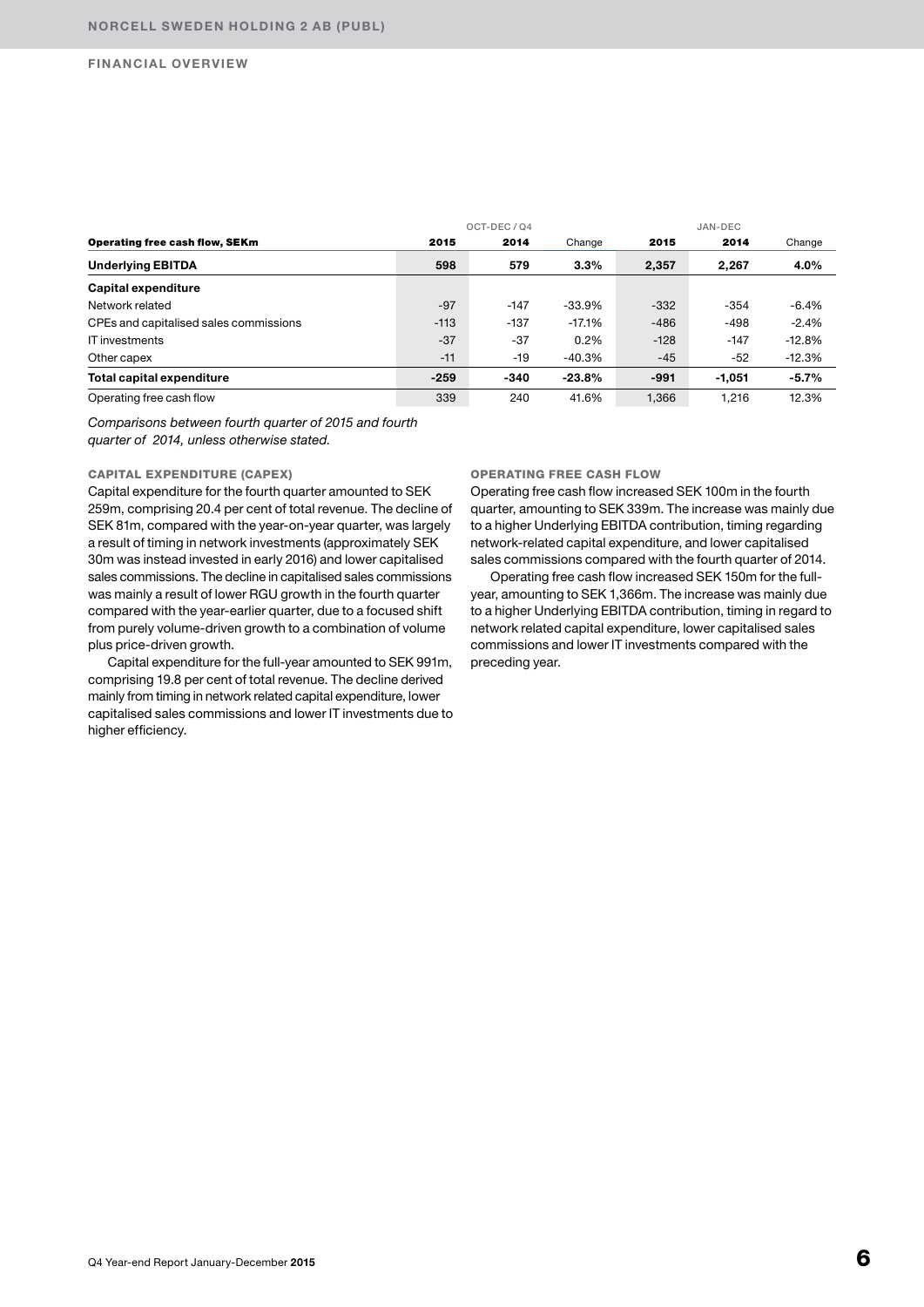# Financial position

# **LIQUIDITY**

At 31 December 2015, the Group's total available funds amounted to SEK 1,363m (SEK 1,181m at 31 December 2014), of which cash and cash equivalents comprised SEK 713m (SEK 586m at 31 December 2014) and unutilised credit facilities SEK 650m (SEK 595m at 31 December 2014). Refer also to "Outstanding debt" below.

NET DEBT

At 31 December 2015, the Group's net debt amounted to SEK 9,060m (SEK 8,981m at 31 December 2014), while net debt/Underlying EBITDA LTM was a multiple of 3.8x (4.0x at 31 December 2014).

# OUTSTANDING DEBT

| 31 December 2015.SEKm                             | <b>Maturity date</b> | Interest base/coupon | Total credit |       | Utilised amount Unutilised amount |
|---------------------------------------------------|----------------------|----------------------|--------------|-------|-----------------------------------|
| <b>Bank debt</b>                                  |                      |                      |              |       |                                   |
| Facility A                                        | 26 Jun 2019          | Floating             | 3.500        | 3.500 |                                   |
| Revolving Credit Facility                         | 26 Jun 2019          | Floating             | 2,000        | 1.350 | 650                               |
| Incremental Facility 2                            | 26 Jun 2019          | Floating             | 375          | 375   |                                   |
| Incremental Facility 3                            | 4 Mar 2017           | Floating             | 500          | 500   |                                   |
| Incremental Facility 4                            | 26 Jun 2019          | Floating             | 1.000        | 1.000 |                                   |
| Incremental Facility 5                            | 14 Sep 2016          | Floating             | 500          | 500   |                                   |
| Outstanding notes at fixed<br>interest rates      |                      |                      |              |       |                                   |
| SEK 2,500m Senior Secured Notes                   | 4 Nov 2019           | Fixed   5.25%        | 2.500        | 2.500 |                                   |
| Total credit facilities <sup><math>1</math></sup> |                      |                      | 10,375       | 9,725 | 650                               |

1) In addition to the above credit facilities the company holds interest-bearing financial lease liabilities totalling SEK 48m.

# Refinancing

In November, the company made an early redemption of outstanding Senior Notes of EUR 187m originally due in 2019. Upon redemption, the company paid redemption premiums totalling SEK 92m plus accrued interest, and all previously held derivative contracts were closed. The Senior Notes carried a fixed interest rate of 10.75 per cent and were replaced by new credit facilities of SEK 1,500m signed in September (Incremental Facility 4 and 5 in the table above), and existing unutilised credit facilities. The new credit has the same lending terms as other bank financing and has been signed with an interest rate that is expected to reduce the Group's average interest expense from 4.4 per cent before refinancing, to approximately 3 per cent with the prevailing Swedish market interest rate. The refinancing is therefore estimated to reduce the Group's annual interest expenses by more than SEK 100m, compared with the previous level.

At 31 December 2015, the Group's total credit facilities, including the outstanding SEK bond, amounted to SEK 10,375m, with an average remaining term of 3.4 years. The company's intention is to continue striving for long-term, diversified financing in both bond and bank financing forms.

### Loan conditions

The loan facilities with credit institutions are conditional on the Group continually satisfying a predetermined financial key metric, referred to as the covenant. The covenant is consolidated net debt in relation to consolidated Underlying EBITDA LTM. In addition, there are provisions and limitations in loan agreements for the credit facilities with credit institutions and the bond loan regarding further debt gearing, guarantee commitments and pledging, material changes to operating activities, as well as acquisitions and divestments. The conditions were met with a solid margin as per 31 December 2015.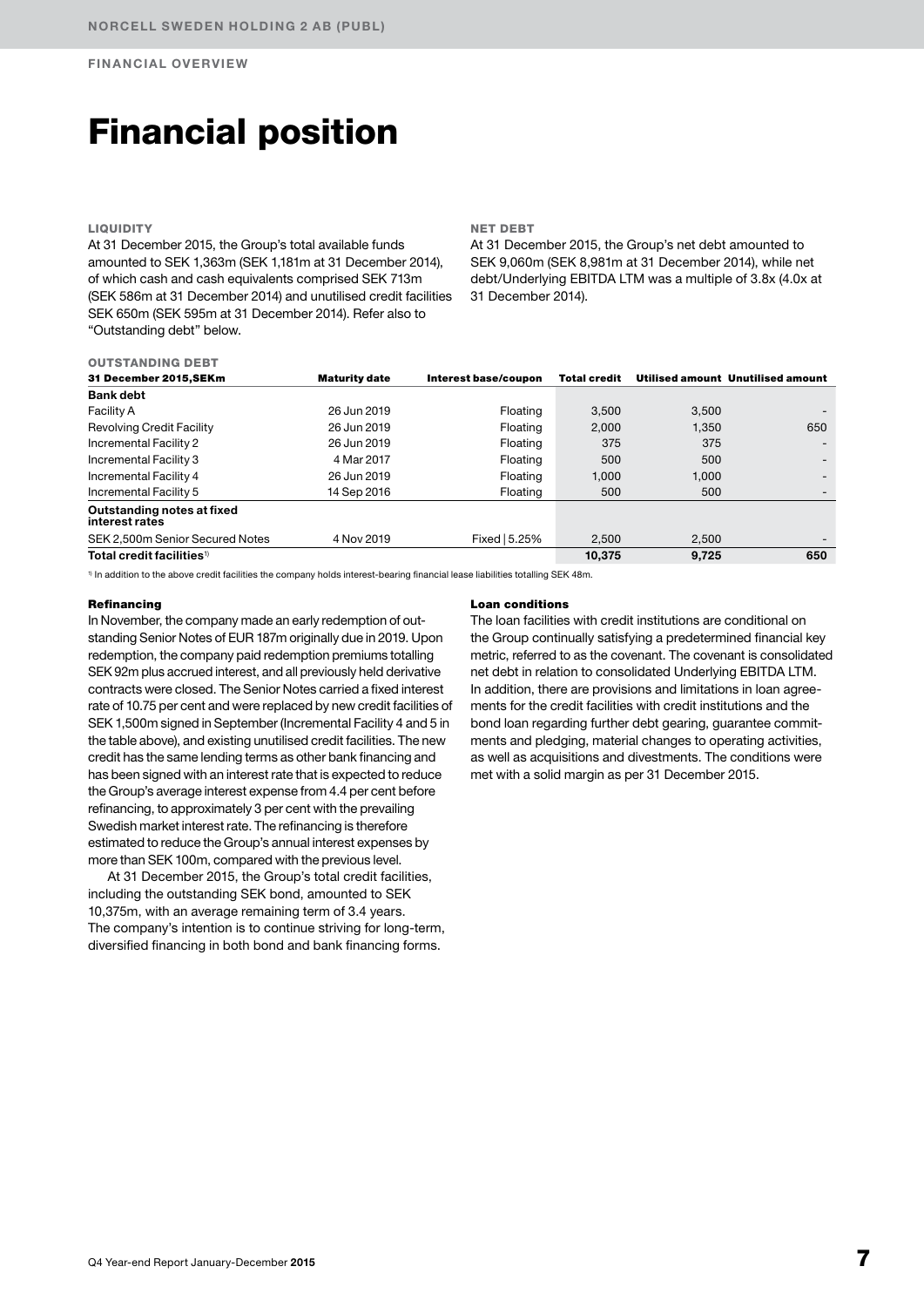# Condensed Consolidated Income Statement

|                                                 | OCT-DEC / Q4 |        | JAN-DEC  |          |
|-------------------------------------------------|--------------|--------|----------|----------|
| <b>SEKm</b>                                     | 2015         | 2014   | 2015     | 2014     |
| Revenue                                         | 1,271        | 1,229  | 5,000    | 4,761    |
| Cost of services sold                           | $-631$       | $-601$ | $-2,464$ | $-2,315$ |
| <b>Gross profit</b>                             | 641          | 628    | 2,536    | 2,446    |
| Selling expenses                                | $-379$       | $-388$ | $-1,516$ | $-1,491$ |
| Administrative expenses                         | $-70$        | -66    | $-269$   | $-256$   |
| Other operating income and expenses             | 3            | $-14$  | -6       | -26      |
| <b>Operating profit</b>                         | 195          | 161    | 745      | 672      |
| Financial income and expenses                   | $-338$       | $-844$ | $-1,217$ | $-2,572$ |
| <b>Result after financial items</b>             | $-144$       | $-683$ | $-472$   | $-1,900$ |
| Income taxes                                    | 32           | 322    | 103      | 550      |
| Net result for the period                       | $-112$       | $-362$ | $-369$   | $-1,350$ |
| Average number of outstanding shares, thousands | 600          | 600    | 600      | 600      |
| Earnings per share, SEK                         | $-186$       | $-603$ | $-615$   | $-2,250$ |
| Average number of outstanding shares,           |              |        |          |          |
| diluted, thousands                              | 600          | 600    | 600      | 600      |
| Earnings per share, diluted, SEK                | $-186$       | -603   | $-615$   | $-2,250$ |

# Consolidated Statement of Comprehensive Income

|                                                           | OCT-DEC / 04 |        | JAN-DEC |          |
|-----------------------------------------------------------|--------------|--------|---------|----------|
| <b>SEKm</b>                                               | 2015         | 2014   | 2015    | 2014     |
| Net result for the period                                 | $-112$       | $-362$ | $-369$  | $-1,350$ |
| Other comprehensive income                                |              |        |         |          |
| Items that will not be reclassified to net profit or loss |              |        |         |          |
| Revaluation of defined-benefit pension obligations        | 40           | $-42$  | 75      | $-110$   |
| Tax on items that will not be reclassified to             |              |        |         |          |
| profit or loss                                            | $-9$         | 9      | $-16$   | 24       |
| Other comprehensive income for the period, net of tax     | 31           | $-33$  | 58      | -86      |
| Total comprehensive income for the period                 | -81          | $-395$ | $-310$  | $-1.436$ |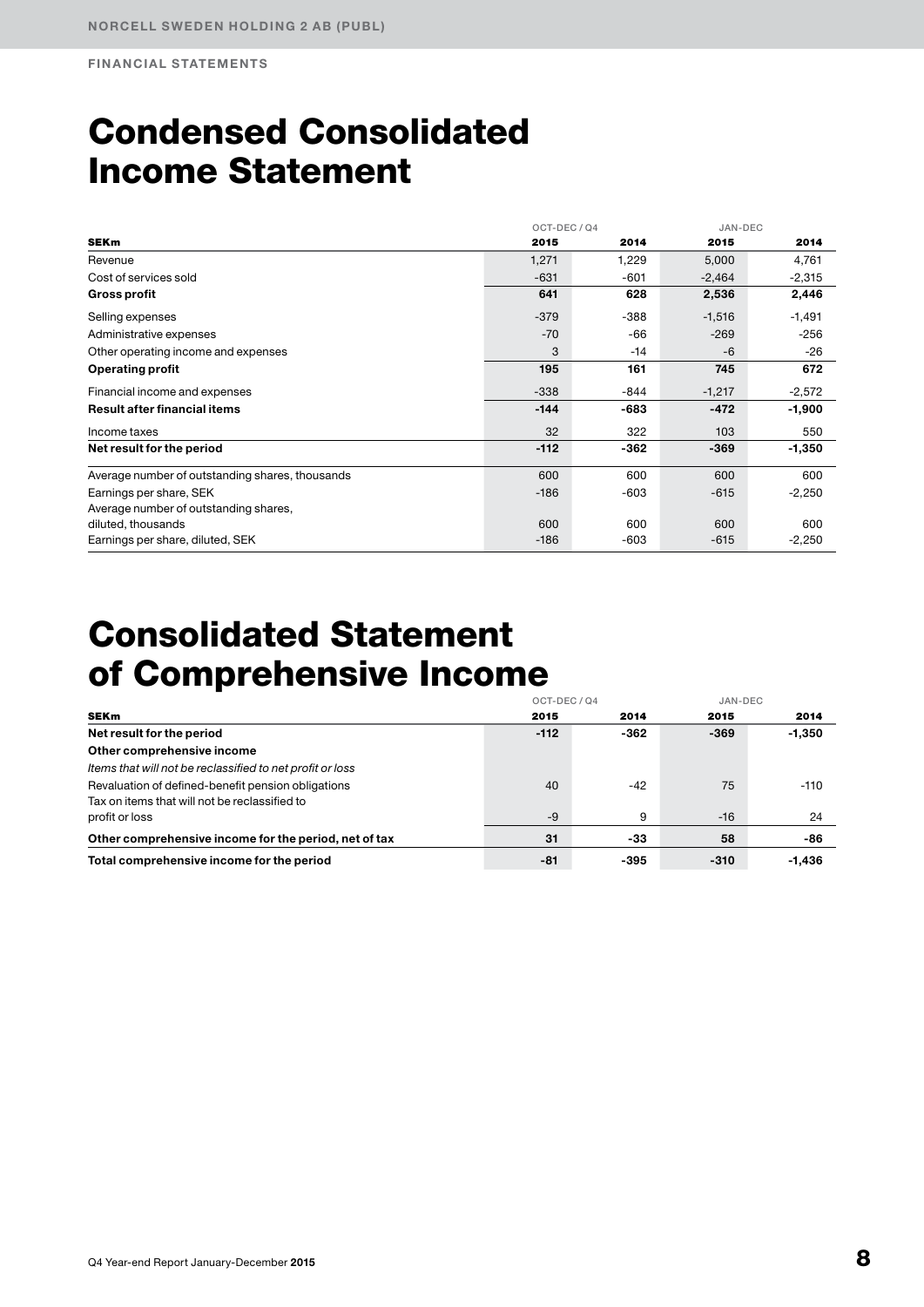# Condensed Consolidated Balance Sheet

|                                                             |        | 31 DEC |  |  |  |
|-------------------------------------------------------------|--------|--------|--|--|--|
| <b>SEKm</b>                                                 | 2015   | 2014   |  |  |  |
| <b>ASSETS</b>                                               |        |        |  |  |  |
| <b>Non-current assets</b>                                   |        |        |  |  |  |
| Intangible assets                                           | 15,451 | 16,041 |  |  |  |
| Property, plant and equipment                               | 1,531  | 1,505  |  |  |  |
| Financial assets                                            | 942    | 267    |  |  |  |
| <b>Total non-current assets</b>                             | 17,924 | 17,813 |  |  |  |
| <b>Current assets</b>                                       |        |        |  |  |  |
| Other current assets                                        | 958    | 791    |  |  |  |
| Cash and cash equivalents                                   | 713    | 586    |  |  |  |
| <b>Total current assets</b>                                 | 1,671  | 1,377  |  |  |  |
| <b>TOTAL ASSETS</b>                                         | 19,595 | 19,190 |  |  |  |
| <b>EQUITY AND LIABILITIES</b>                               |        |        |  |  |  |
| <b>Equity</b>                                               | 1,041  | 1,236  |  |  |  |
| <b>Non-current liabilities</b>                              |        |        |  |  |  |
| Non-current interest-bearing liabilities                    | 9,151  | 9,392  |  |  |  |
| Non-current interest-bearing liabilities to Group companies | 6,873  | 6,501  |  |  |  |
| Other non-current liabilities                               | 176    | 236    |  |  |  |
| Deferred tax liabilities                                    | 259    | 212    |  |  |  |
| <b>Total non-current liabilities</b>                        | 16,459 | 16,341 |  |  |  |
| <b>Current liabilities</b>                                  |        |        |  |  |  |
| Current interest-bearing liabilities                        | 528    | 30     |  |  |  |
| Other current liabilities                                   | 1,566  | 1,584  |  |  |  |
| <b>Total current liabilities</b>                            | 2,094  | 1,614  |  |  |  |
| <b>Total liabilities</b>                                    | 18,554 | 17,954 |  |  |  |
| <b>TOTAL EQUITY AND LIABILITIES</b>                         | 19,595 | 19,190 |  |  |  |
| Number of outstanding shares, at end of period, thousands   | 600    | 600    |  |  |  |
| Equity per share, SEK                                       | 1,735  | 2,059  |  |  |  |

# Condensed Consolidated Statement of Changes in Equity

|                                           |        | 31 DEC   |
|-------------------------------------------|--------|----------|
| <b>SEKm</b>                               | 2015   | 2014     |
| <b>Opening equity</b>                     | 1,236  | $-664$   |
| Comprehensive income for the period       |        |          |
| Net result for the period                 | $-369$ | $-1,350$ |
| Other comprehensive income for the period | 58     | -86      |
| Total comprehensive income for the period | $-310$ | $-1,436$ |
| <b>Transactions with the owners</b>       |        |          |
| Repurchase of warrants                    | $-2$   |          |
| Dividend                                  | $-357$ |          |
| Shareholder's contribution                |        | 3,044    |
| Group contribution, net of tax            | 474    | 291      |
| Total transactions with the owners        | 116    | 3,335    |
| <b>Closing equity</b>                     | 1,041  | 1,236    |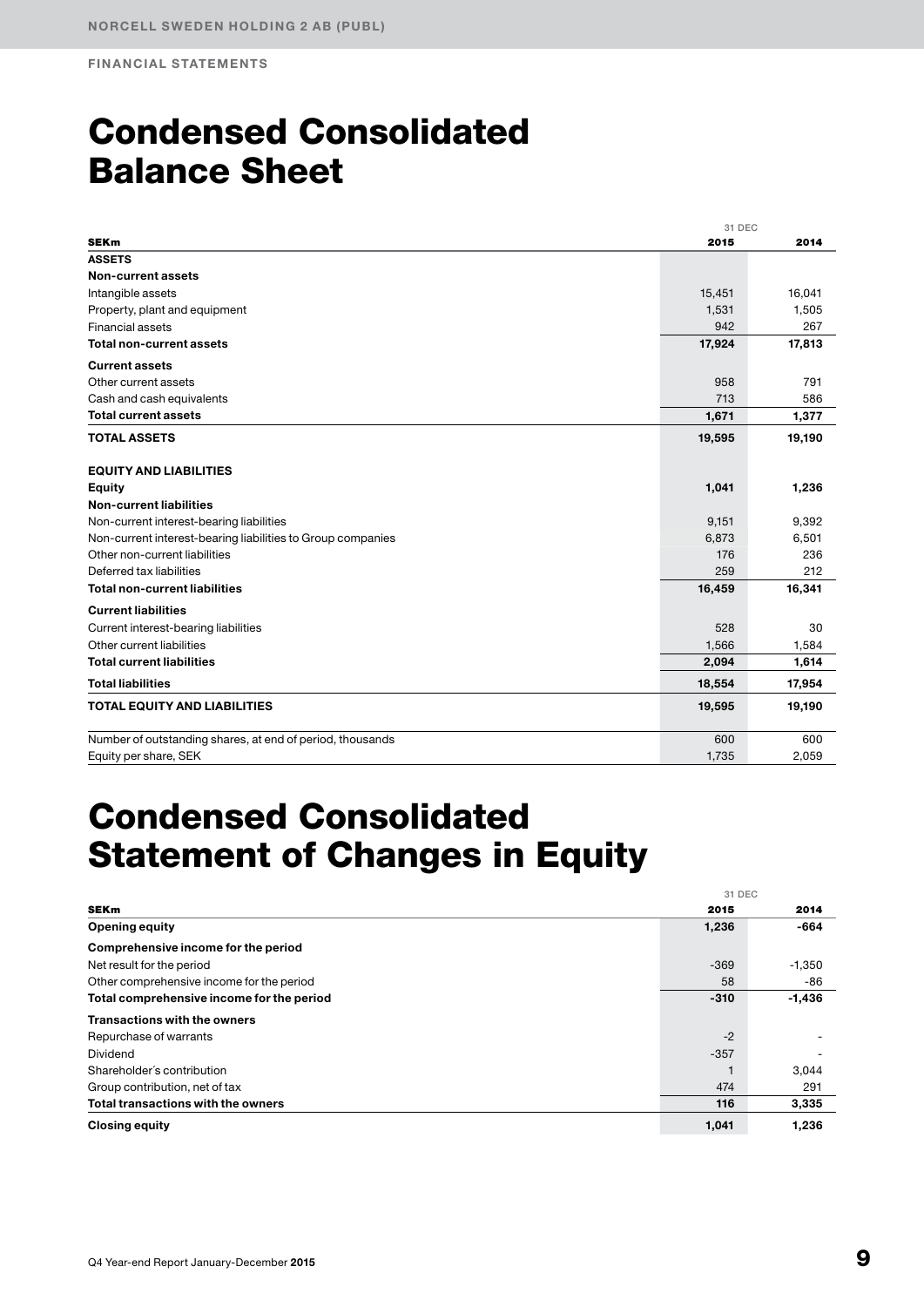# Condensed Consolidated Statement of Cash Flows

|                                                                          | OCT-DEC / Q4 |          | JAN-DEC  |           |  |
|--------------------------------------------------------------------------|--------------|----------|----------|-----------|--|
| <b>SEKm</b>                                                              | 2015         | 2014     | 2015     | 2014      |  |
| <b>Operating activities</b>                                              |              |          |          |           |  |
| Result after financial items                                             | $-144$       | $-683$   | $-472$   | $-1,900$  |  |
| Adjustments for non-cash items                                           | 345          | 648      | 2,163    | 2,696     |  |
| Cash flow from operating activities<br>before changes in working capital | 201          | $-35$    | 1,691    | 796       |  |
| Change in working capital                                                | 111          | 24       | 121      | $-159$    |  |
| Cash flow from operating activities                                      | 312          | $-11$    | 1,812    | 637       |  |
| <b>Investing activities</b>                                              |              |          |          |           |  |
| Acquisition of non-current intangible assets                             | $-95$        | $-139$   | $-381$   | $-429$    |  |
| Acquisition of property, plant and equipment                             | $-164$       | $-172$   | $-594$   | $-594$    |  |
| Acquisition of shares in subsidiaries                                    |              |          |          | $-302$    |  |
| Investment in financial assets <sup>1)</sup>                             | $-320$       | ٠        | $-580$   |           |  |
| Divestment of financial assets                                           |              | 0        | $\Omega$ | 6         |  |
| Cash flow from investing activities                                      | $-579$       | $-312$   | $-1,556$ | $-1,318$  |  |
| <b>Financing activities</b>                                              |              |          |          |           |  |
| Shareholder contribution                                                 |              |          |          | 3,044     |  |
| Repurchase of warrants                                                   | $-1$         |          | $-2$     |           |  |
| Dividend                                                                 |              |          | $-357$   |           |  |
| <b>Borrowings</b>                                                        | 1,900        | 3,775    | 2,000    | 8,575     |  |
| Amortisation of borrowings                                               | $-1,725$     | $-3,498$ | $-1,749$ | $-11,366$ |  |
| Payment of borrowing costs                                               | $-7$         | $-45$    | $-21$    | $-108$    |  |
| Cash flow from financing activities                                      | 166          | 231      | $-129$   | 145       |  |
| Net change in cash and cash equivalents                                  | $-100$       | $-92$    | 127      | $-536$    |  |
| Cash and cash equivalents at beginning of period                         | 813          | 678      | 586      | 1,122     |  |
| Cash and cash equivalents at end of period                               | 713          | 586      | 713      | 586       |  |

1) Intercompany loans to the parent company Com Hem Holding AB.

# Adjustment for non-cash items

|                                                          | OCT-DEC / 04   |        |        | JAN-DEC |  |
|----------------------------------------------------------|----------------|--------|--------|---------|--|
| <b>SEKm</b>                                              | 2015           | 2014   | 2015   | 2014    |  |
| Depreciation/amortisation                                | 392            | 377    | 1,545  | 1,438   |  |
| Unrealised exchange-rate differences                     | $-135$         | 166    | $-188$ | 339     |  |
| Capital gain/loss on sale/disposal of non-current assets | $\mathbf 0$    |        | 9      |         |  |
| Change in fair value of derivatives                      | 46             | $-41$  | 39     | $-158$  |  |
| Change in capitalised borrowing costs and discounts      | 44             | 138    | 71     | 432     |  |
| Change in accrued interest expenses                      | $-197$         | $-188$ | $-66$  | $-124$  |  |
| Interest not settled with cash, group companies          | 190            | 180    | 736    | 743     |  |
| Other profit/loss items not settled with cash            | $\overline{4}$ | 15     | 16     | 26      |  |
| Total                                                    | 345            | 648    | 2.163  | 2.696   |  |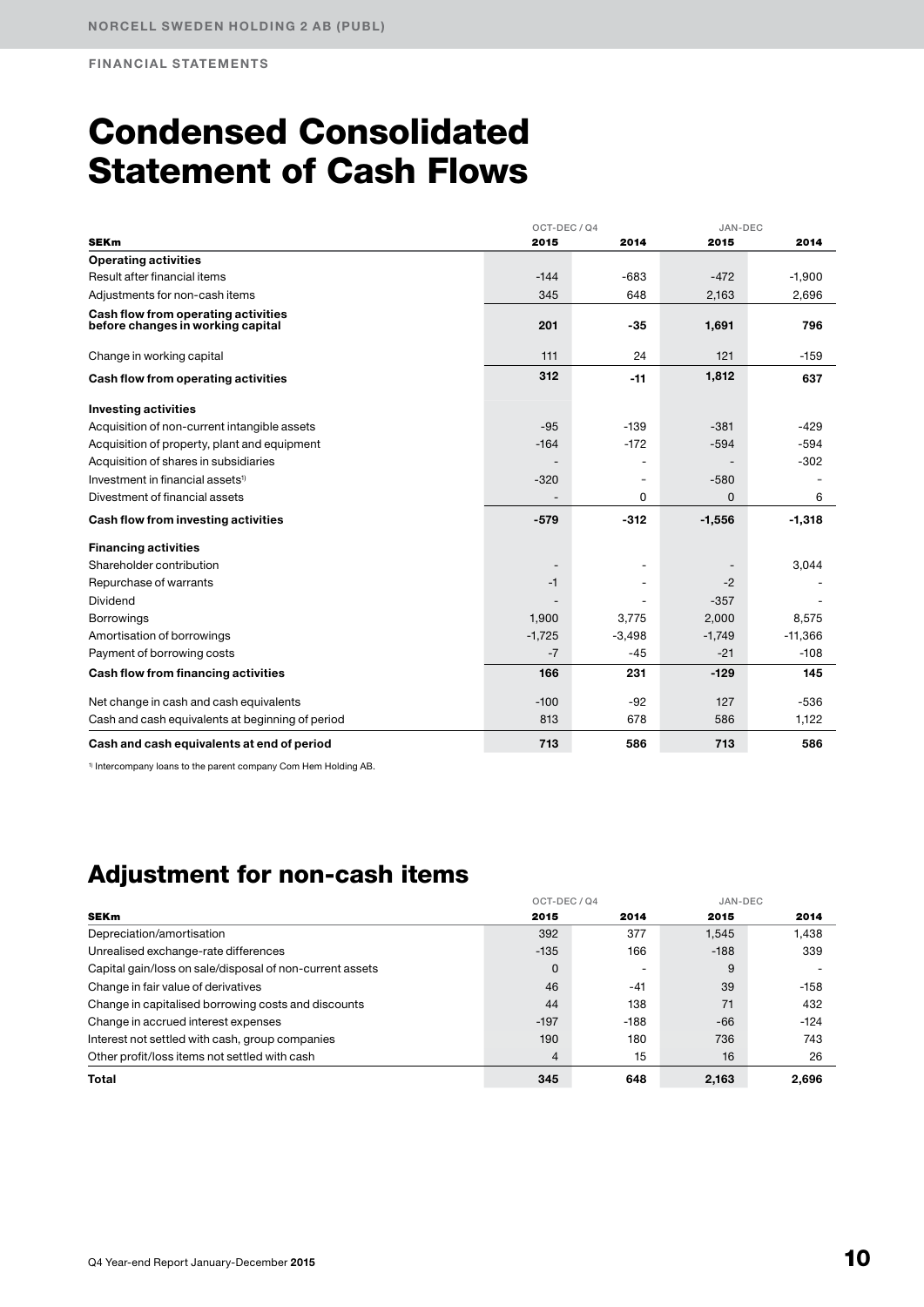# Parent Company Condensed Financial Reports

| <b>INCOME STATEMENT</b>                     | OCT-DEC / Q4 |      |                          | JAN-DEC |  |
|---------------------------------------------|--------------|------|--------------------------|---------|--|
| <b>SEKm</b>                                 | 2015         | 2014 | 2015                     | 2014    |  |
| Revenue                                     | -            |      | $\overline{\phantom{0}}$ |         |  |
| Administrative expenses                     | $\Omega$     | 0    | 0                        | 0       |  |
| Other operating income and expenses         | 0            | 0    | $\mathbf 0$              | 0       |  |
| <b>Operating profit/loss</b>                | $\bf{0}$     | 0    | $\mathbf 0$              | -1      |  |
| Financial income and expenses <sup>1)</sup> | $-57$        | -56  | 357                      | $-257$  |  |
| <b>Result after financial items</b>         | $-57$        | -56  | 357                      | $-258$  |  |
| Income taxes                                |              |      | $\overline{\phantom{a}}$ | 57      |  |
| Net result for the period                   | $-57$        | -56  | 357                      | $-201$  |  |

<sup>1)</sup>Includes write-down of shares in subsidiaries, following group contribution given.

| <b>STATEMENT OF COMPREHENSIVE INCOME</b> | OCT-DEC / Q4 |      | JAN-DEC                  |        |
|------------------------------------------|--------------|------|--------------------------|--------|
| <b>SEKm</b>                              | 2015         | 2014 | 2015                     | 2014   |
| Net result for the period                | -57          | -56  | 357                      | $-201$ |
| Other comprehensive income               |              | -    | $\overline{\phantom{0}}$ |        |
| Comprehensive income for the period      | -57          | -56  | 357                      | -201   |

| <b>BALANCE SHEET</b>                       | 31 DEC                   |        |
|--------------------------------------------|--------------------------|--------|
| <b>SEKm</b>                                | 2015                     | 2014   |
| <b>ASSETS</b>                              |                          |        |
| <b>Financial assets</b>                    | 10,829                   | 11,953 |
| Deferred tax assets                        | 2                        | 2      |
| Current assets                             | $\overline{\phantom{a}}$ | 252    |
| Cash and bank balances                     | $\mathbf 0$              | 0      |
| <b>TOTAL ASSETS</b>                        | 10,831                   | 12,207 |
| <b>EQUITY AND LIABILITIES</b>              |                          |        |
| Restricted equity                          |                          |        |
| Unrestricted equity                        | 3,914                    | 3,913  |
| Non-current liabilities                    |                          | 1,745  |
| Non-current liabilities to Group companies | 6,874                    | 6,501  |
| Current liabilities to Group companies     | 42                       |        |
| <b>Current liabilities</b>                 | $\mathbf 0$              | 47     |
| <b>TOTAL EQUITY AND LIABILITIES</b>        | 10,831                   | 12,207 |
| Pledged assets and contingent liabilities  |                          |        |
| Pledged assets                             |                          | 11,953 |
| Contingent liabilities                     | 9,630                    | 7,609  |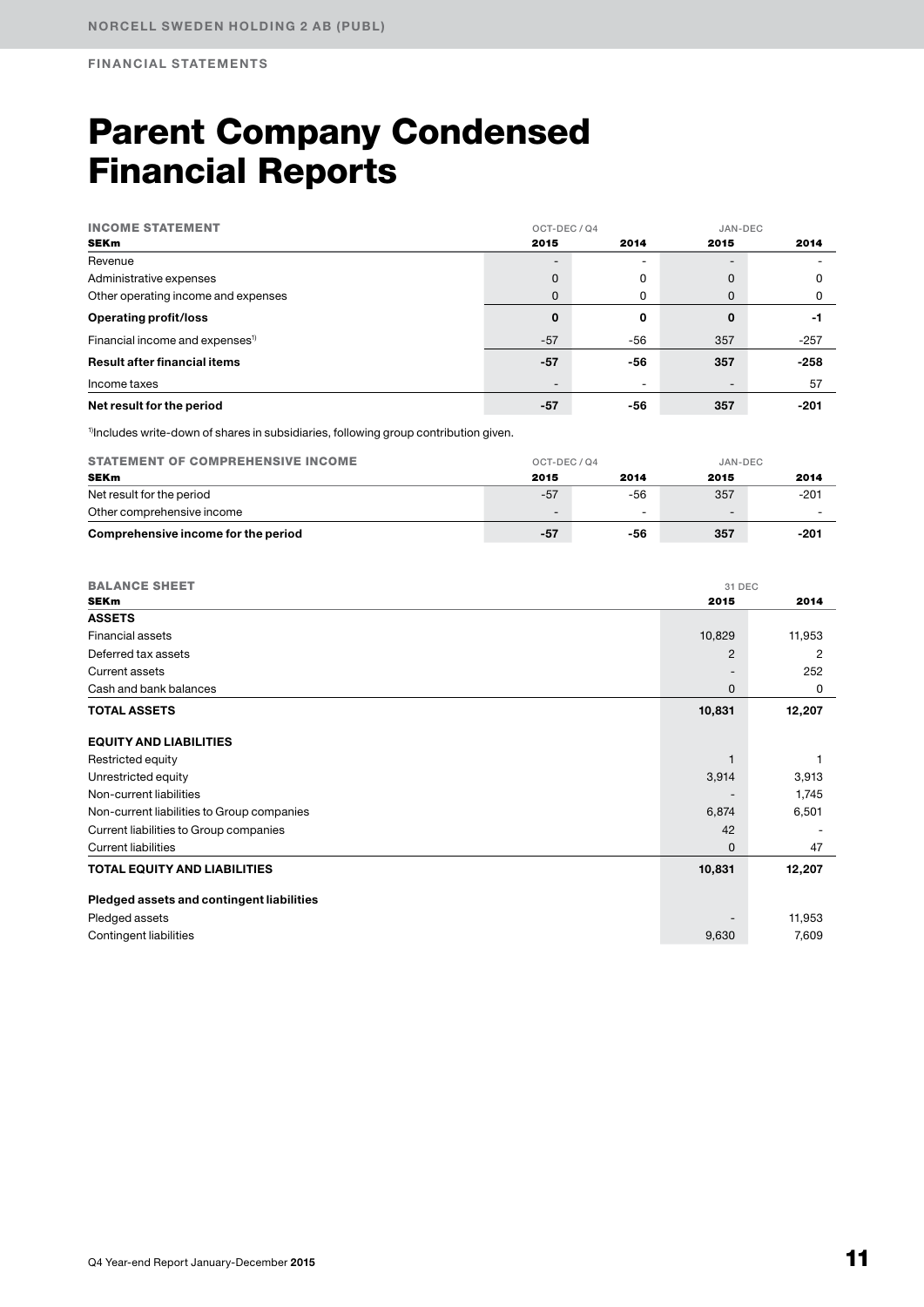# OTHER INFORMATION

# Other information

NorCell Sweden Holding 2 AB (publ) is a Swedish limited liability company (Corp. ID. No. 556859-4187), with its registered office in Stockholm, Sweden and is a wholly owned subsidiary to Com Hem Holding AB (Corp. ID. No. 556858-6613). The shares in the parent company Com Hem Holding AB have been listed on Nasdaq Stockholm, Large Cap list, since June 2014.

## ACCOUNTING POLICIES

The consolidated financial statements are prepared in accordance with International Financial Reporting Standards ("IFRS") as adopted by the EU and described in the Group's 2014 Annual Report. The Group's functional currency is the Swedish krona (SEK), which is also the presentation currency of the Group. All amounts have been rounded to the nearest million (SEKm), unless otherwise stated. New or amended IFRSs that became effective on 1 January 2015 had no material effect on the consolidated financial statements. The interim report for the Group has been prepared in accordance with IAS 34 Interim Financial Reporting and the Annual Accounts Act. Condensed financial statements for the Parent Company have been prepared in accordance with the Annual Accounts Act and RFR 2 Accounting for Legal Entities.

### ADJUSTMENTS

Certain financial information and other amounts and percentages presented in this report have been rounded and therefore the tables may not tally. The abbreviation "n/m" ("not meaningful") is used in this report if the information is not relevant.

## OPERATING SEGMENT

The operations of the Group are integrated and constitute a single operating segment that offers bundled services to consumers (digital TV, broadband and fixed telephony), B2B (broadband and telephony) and landlords (basic TV service), in a single market, Sweden. This is also the base of the Group's management structure and the structure for internal reporting, which is controlled by the Group's Chief Executive Officer, who has been identified as the chief operating decision maker. As such, the Group does not present any operating segment information.

#### RISKS AND UNCERTAINTIES

The Group and the Parent Company have identified a number of operational and financial risks. Operational risks include

#### NON-RECURRING ITEMS

## The Group's non-recurring items are specified as follows:

increased competition, the ability to attract and retain customers, technical development, regulatory environment and substitution from fixed to mobile telephony. Financial risks include liquidity, credit, interest rate, and currency risks.

For a detailed description of the significant risk factors for the Group's future development, see the Group's 2014 Annual Report. The Group believes that the risk environment has not materially changed from the description in the 2014 Annual Report.

# FAIR VALUE OF DERIVATIVES

In order to decrease the Group's interest-rate risk and currency exposure, certain derivatives have been entered into. The derivatives are measured at fair value and recognised in profit or loss. Hedge accounting is not applied. The Group held level 2 instruments only, as described in the Group's 2014 Annual Report. There were no transfers between levels or measurement categories during the period. An amount of SEK -39m (158) pertaining to changes in the fair value of derivatives was recognised in financial income and expenses for the year. When the company's Senior Notes were refinanced in November 2015, all derivatives attributable to outstanding debt were closed.

### Fair value of derivatives at end of period

|                                             | 31 DEC |      |
|---------------------------------------------|--------|------|
| <b>SEKm</b>                                 | 2015   | 2014 |
| Derivatives (CIRS)                          |        | 39   |
| Derivatives (currency<br>forward contracts) | O      |      |
| <b>Financial assets / liabilities</b>       | 0      | 39   |

EVENTS AFTER THE END OF THE REPORTING PERIOD No subsequent events to be reported.

### INCENTIVE PROGRAMMES IN THE PARENT COMPANY COM HEM HOLDING AB

In the parent company Com Hem Holding AB there are three incentive programmes, a long-term share savings incentive programme ("LTIP 2015") and two programmes compriseing a total of 4,949,944 issued and paid warrants. Employees in the subsidiaries of NorCell Sweden Holding 2 AB (publ) participates in all three programmes.

|                           | OCT-DEC / Q4             |                          | JAN-DEC |        |
|---------------------------|--------------------------|--------------------------|---------|--------|
| <b>SEKm</b>               | 2015                     | 2014                     | 2015    | 2014   |
| TiVo and B2B launch       | $\overline{\phantom{0}}$ | $\overline{\phantom{a}}$ | -       | -60    |
| Acquisition costs         | -                        | $\overline{\phantom{a}}$ |         | -9     |
| Redundancy costs          | $-8$                     | $-21$                    | $-41$   | -40    |
| Other                     | $-5$                     | $-2$                     | $-7$    | $-16$  |
| Total non-recurring items | $-13$                    | $-23$                    | -49     | $-125$ |

### AUDITOR'S REVIEW

This year-end report has not been reviewed by the company's auditors.

#### **DISCLOSURE**

NorCell Sweden Holding 2 AB (publ) discloses the information provided in this year-end report pursuant to the terms and conditions for the group's Senior Secured Notes and Rule book for Issuers on Nasdaq Stockholm. The information was published at 7.30 a.m. CET on Tuesday, 9 February 2016.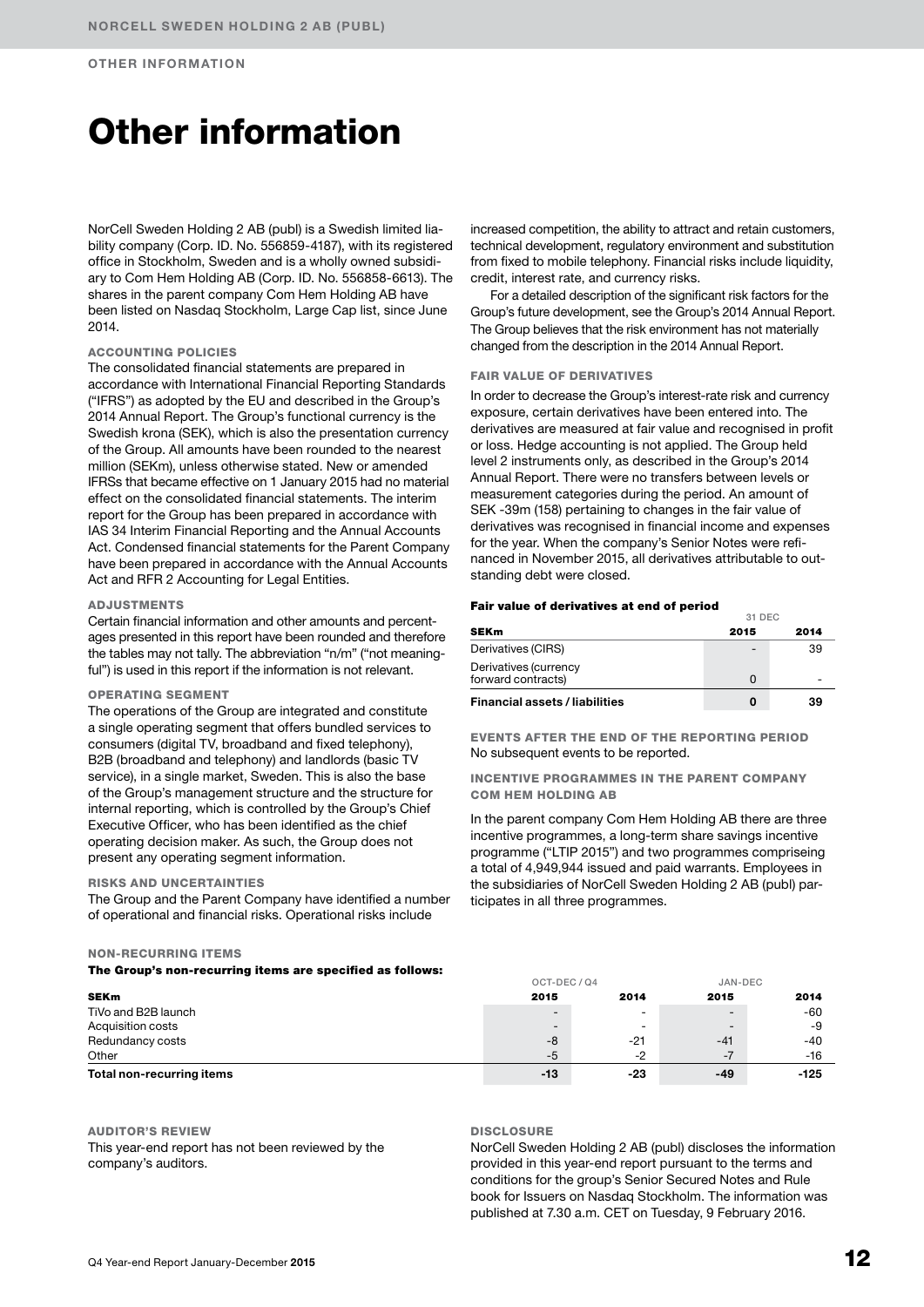# OTHER INFORMATION

# BOARD'S ASSURANCE

The Board of Directors and the CEO certify that the year-end report gives a true and fair overview of the Parent Company's and Group's operations, their financial position and results of operations, and describes the material risks and uncertainties facing the Parent Company and other companies in the Group.

Stockholm, 9 February 2016

Nicholas Stathopoulos Chairman of the Board

Andrew Barron Board member Joachim Ogland Board member

Mikael Larsson Board member

Anders Nilsson Board member and CEO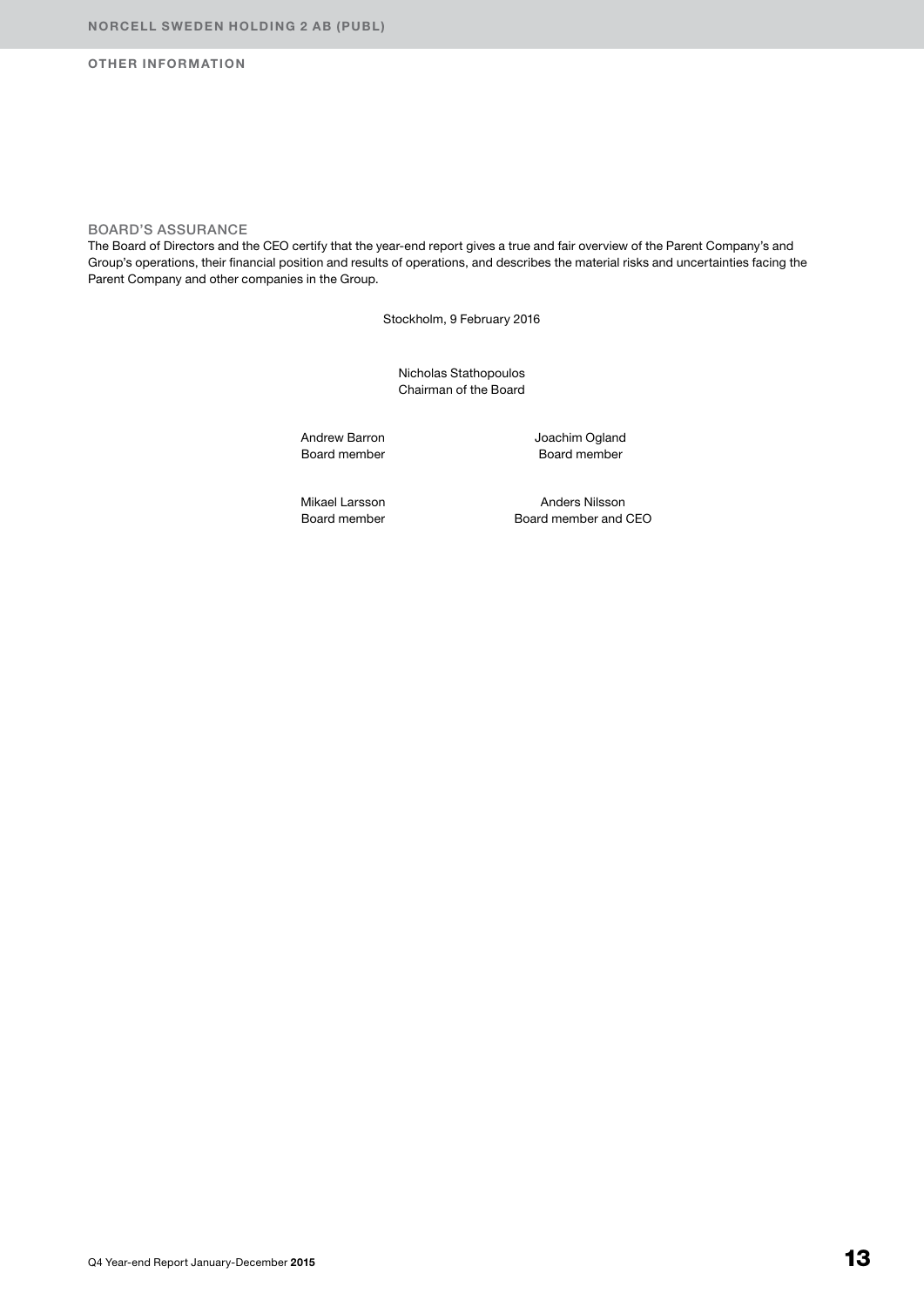# Financial metrics and industry terms

# Financial metrics

#### Capital expenditure (Capex)

Capital expenditure in intangible assets and property, plant and equipment, including capital expenditure financed by leasing.

#### Consumer ARPU

Consumer ARPU is calculated by dividing all digital TV, broadband, fixed telephony and other revenue that can be allocated to each consumer service for the period in question, by the average number of total unique consumer subscribers for the respective period, and further by the number of months in the period. The average number of subscribers is calculated as the number of unique consumer subscribers on the first day in the respective period plus the number of unique consumer subscribers on the last day of the respective period, divided by two.

#### Earnings per share

Net result for the period attributable to owners of the Parent Company divided by the average number of shares.

#### EBITDA

EBIT excluding depreciation and amortisation.

#### EBITDA margin

EBITDA as a percentage of revenue.

#### Equity/assets ratio

Equity as a percentage of total assets.

#### Equity per share

Equity divided by the total number of outstanding shares.

#### Landlord ARPU

Landlord ARPU is calculated by dividing the revenue for the respective period by the average number of homes connected for that period and divided by the number of months in the period. The average number of homes connected is calculated as the period plus the number of homes connected on the last day of the respective period divided by two.

#### Net debt

Interest-bearing liabilities, excluding borrowing costs, less cash and cash equivalents.

#### Net debt/Underlying EBITDA

Net debt at the end of the period indicated divided by Underlying EBITDA LTM.

### Operating free cash flow

Underlying EBITDA less capital expenditure.

# Operating profit (EBIT)

Revenue less operating expenses.

# Underlying EBITDA

EBITDA before disposals excluding non-recurring items and operating currency gains/losses.

#### Underlying EBITDA margin

Underlying EBITDA as a percentage of revenue.

# Industry terms

# ARPU

Average monthly revenue per user for the referenced period. ARPU is calculated by dividing the monthly revenue for the respective period by the average number of unique consumer subscribers for that period. The average number of unique consumer subscribers is calculated as the number of unique consumer subscribers on the first day in the respective period plus the number of unique consumer subscribers on the last day of the respective period, divided by two.

#### Churn

The voluntary or involuntary discontinuance of services by a subscriber.

#### Homes connected

Homes connected represents the number of residential units to which Com Hem provides basic TV service, primarily through long-term contracts with the landlords of multiple dwelling units (MDUs) and homes connected through third-party communication operator's open networks through which consumers can purchase digital services from Com Hem.

#### RGUs

Revenue generating units, which refer to each subscriber receiving basic or digital TV, broadband or telephony services from Com Hem. A customer who has all three services is counted as three RGUs but one unique subscriber.

#### **SME**

Small and medium enterprises. Refers to offices with 10-99 employees.

#### SoHo

Single office/Home office. Refers to offices with 1-9 employees.

#### Unique consumer subscribers

Unique consumer subscribers represent the number of individual end-users who have subscribed for one or more of Com Hem's digital services (digital TV, broadband and fixed telephony).

 Com Hem refers to the end-users receiving Com Hem's products and services directly through our network as unique subscribers even if the billing relationship for that end-user is with the end-user's landlord or housing association.